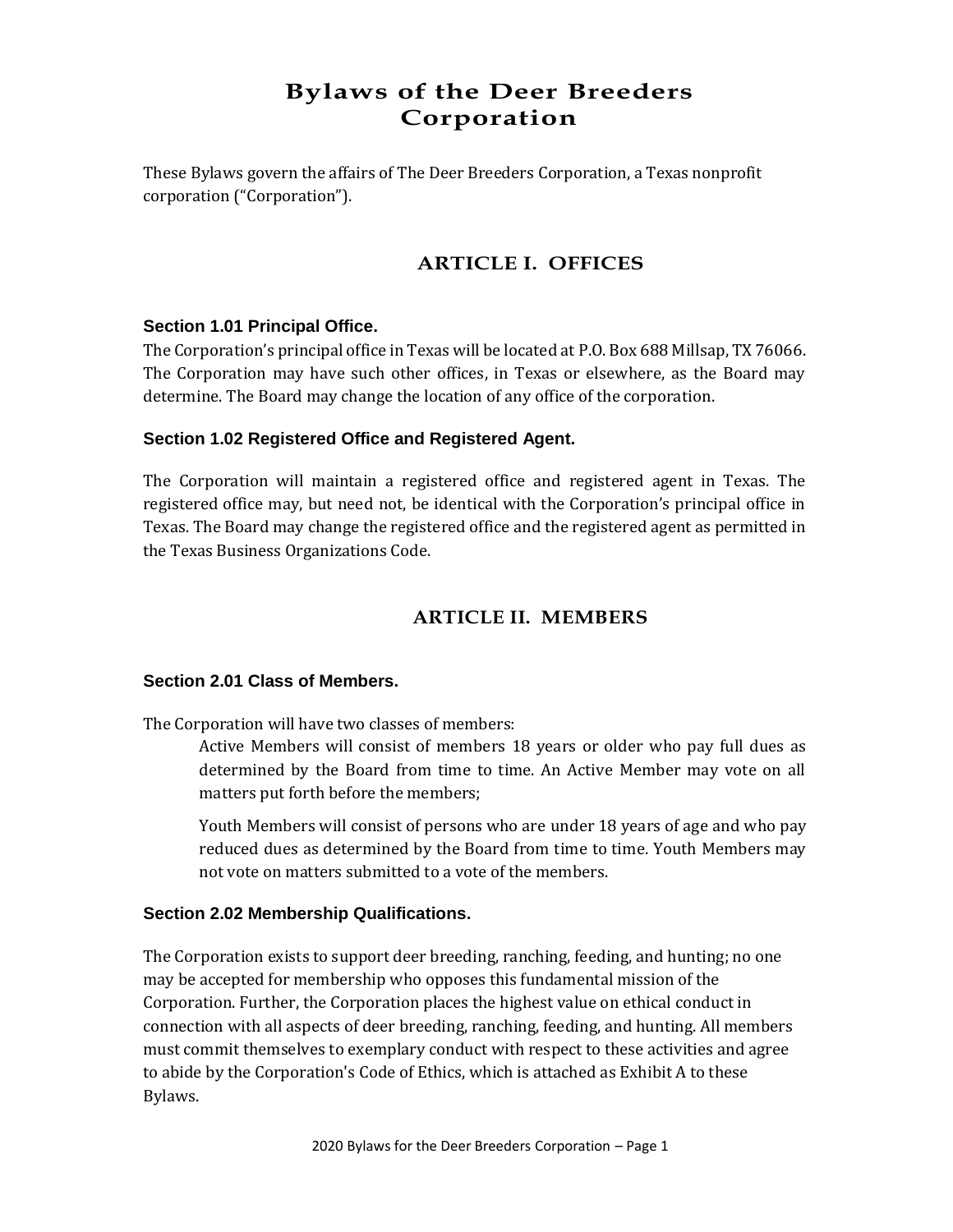## **Section 2.03 Admitting Members and Renewing Membership.**

Natural persons may be admitted to membership in the Corporation by the Board. The Membership Committee may adopt and amend application procedures and qualifications for membership in the Corporation. A member may renew membership by paying all required fees and dues and submitting an application to renew membership.

#### **Section 2.04 Membership Fees and Dues.**

The Board may set and change the amount of an initiation fee, if any, and the annual dues payable to the Corporation by members. Dues are payable at the times set forth by the Board.

#### **Section 2.05 Certificates of Membership.**

The Board may provide for issuing certificates evidencing membership in the Corporation. When a person has been admitted as a member and has paid any required fees and dues, the Corporation will issue evidence of membership.

#### **Section 2.06 Voting Rights.**

Each Active Member is entitled to one in person vote on each matter submitted to a vote of the members.

#### **Section 2.07 Sanctioning, Suspending, or Terminating Members.**

The Board may impose reasonable sanctions on a member, or suspend or expel a member from the Corporation, for good cause after a hearing. Good cause includes defaulting on an obligation to the Corporation to pay fees for a period of 90 days following delivery of notice of default, or a material and serious violation of the Corporation's Certificate of Formation, Bylaws, or rules and regulations, or terms and conditions of membership which can be changed or modified from time to time with sole discretion of the Board or as required under Texas law, or engaging in any of the Prohibited Acts described in Section 7.05 of these Bylaws, or violating the law. The Board may delegate powers to an Ethics Committee to conduct a hearing, make recommendations to the Board, or take action on the Board's behalf. The Board or a committee designated by the Board to handle a matter involving sanctioning, suspension, or expulsion may not take any action against a member without giving the member adequate notice and an opportunity to be heard. To be deemed adequate, notice must be in writing and delivered at least 14 days before the hearing. But shorter notice may be deemed adequate if the Ethics Committee designated by the Board to handle a matter involving sanctioning, suspension, or expulsion determines that the need for a timely hearing outweighs the prejudice caused to the member and if the notice states the need for a timely hearing. If mailed, the notice will be sent by registered or certified mail, return receipt requested. A member may be represented by counsel at and before the hearing. The Ethics Committee designated to handle a matter involving sanctioning, suspension, or expulsion may impose sanctions, suspend a member, or expel a member by vote of a majority of Directors, or Ethics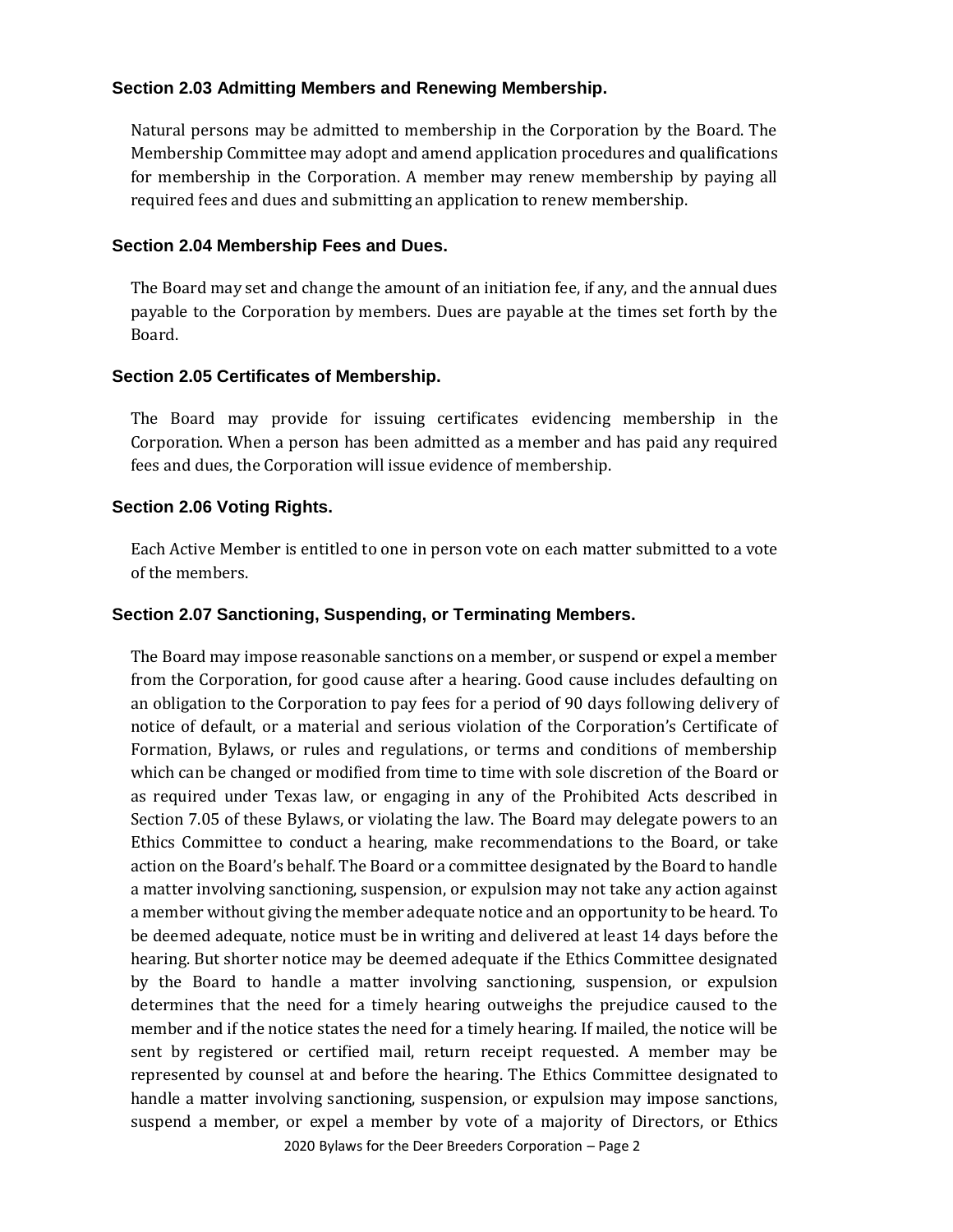Committee designated to handle a matter involving sanctioning, suspension, or expulsion, who are present and voting. If a member is expelled for good cause, the Board shall have the right to notify the members of such expulsion.

## **Section 2.08 Resignation.**

Any member may resign from the Corporation by submitting a written resignation to the DBC Office or Secretary. The resignation need not be accepted by the Corporation to be effective. A member's resignation will not relieve him or her of any obligations to pay any dues, assessments, or other charges that had accrued and were unpaid before the effective date of the resignation.

## **Section 2.09 Reinstatement.**

A former member who has been removed from membership pursuant to Section 2.07 may submit a written request for reinstatement of membership. The Board or a committee designated by the Board to handle the matter may reinstate membership on any reasonable terms that the Board or committee deems appropriate.

## **Section 2.10 Transferring Membership.**

Membership terminates when the Corporation dissolves or a member dies. Membership is not a property right that may be transferred after a member dies; provided, however, that the Board may establish a class of Gold Lifetime membership that can be transferred a maximum of one time to a family member or close associate upon the death of the Gold Lifetime member who paid the lifetime dues.

## **ARTICLE III. MEETINGS OF MEMBERS**

## **Section 3.01 Annual Meeting.**

The Board will hold an annual members' meeting at such time that the Board designates. At the annual meeting, the Active Members will elect directors and transact any other business that may come before the meeting. If, in any year, the election of directors is not held on the day designated for the annual meeting, or at any adjournment of the annual meeting, the Board will call a special meeting of the members, as soon as possible, to elect directors.

#### **Section 3.02 Special Meetings.**

Special meetings of the members may be called by the president, the majority of the Board, or not less than 51% of the voting members.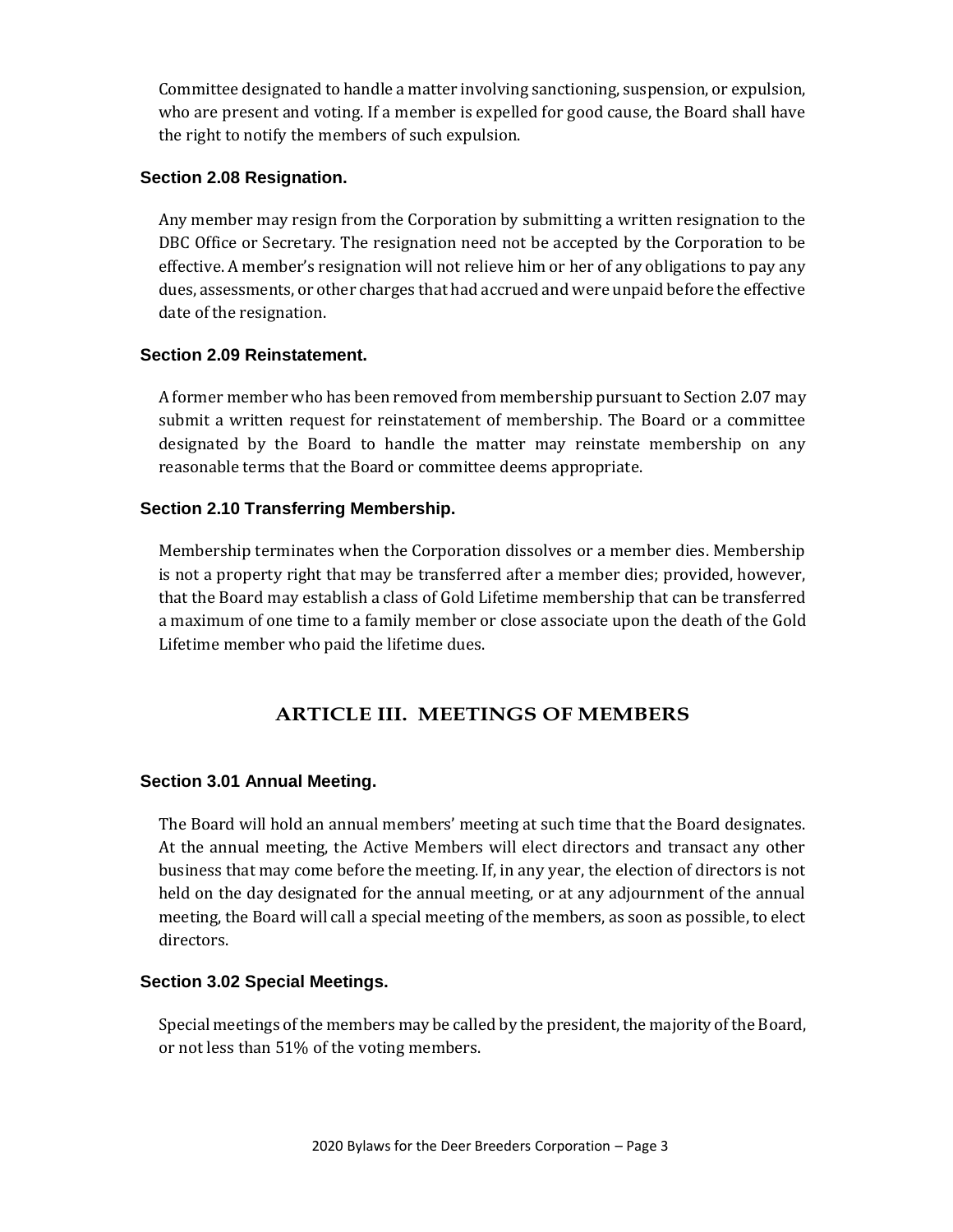## **Section 3.03 Place of Meeting.**

The Board may designate any place, inside Texas only, as the place of meeting for any annual meeting or for any special meeting called by the Board. If the Board does not designate the place of meeting, the meeting will be held at the Corporation's registered office in Texas.

#### **Section 3.04 Notice of Meetings.**

Written or printed notice of any members' meeting, not including the annual meeting, will be delivered to each member entitled to vote at the meeting not less than 10, nor more than 60, days before the date of the meeting. After fixing the record date, the Board will cause to be prepared an alphabetical list of all members entitled to notice of any meeting of members. Notice will be given by or at the direction of the president or secretary, or the officers or persons calling the meeting. If all the members meet and consent to holding a meeting, any corporate action may be taken at the meeting regardless of lack of proper notice.

## **Section 3.05 Eligibility to Vote a Members' Meetings.**

An Active Member 18 years or older in good standing is entitled to vote at a meeting of the members of the Corporation. An active Member in good standing is one who has paid all required fees and dues, is not suspended as of the date of the meeting and has been vetted by the Membership Committee. The record date for determining the New Active Members entitled to vote at any meeting of members will be 30 days prior to such meeting.

#### **Section 3.06 Quorum.**

Active Members holding 51% of the votes that may be cast at a meeting who attend the meeting in person will constitute a quorum at a meeting of members.

## **Section 3.07 Actions of Members.**

The members will try to act by consensus, However, if a consensus is not available on a matter or proposal, the vote of a majority of voting Active Members in good standing, present and entitled to vote at a meeting at which a quorum is present, is enough to constitute the act of the members unless law or the bylaws require a greater number.

#### **Section 3.08 Proxies.**

No member shall be entitled to vote at a meeting of members of the Corporation by proxy.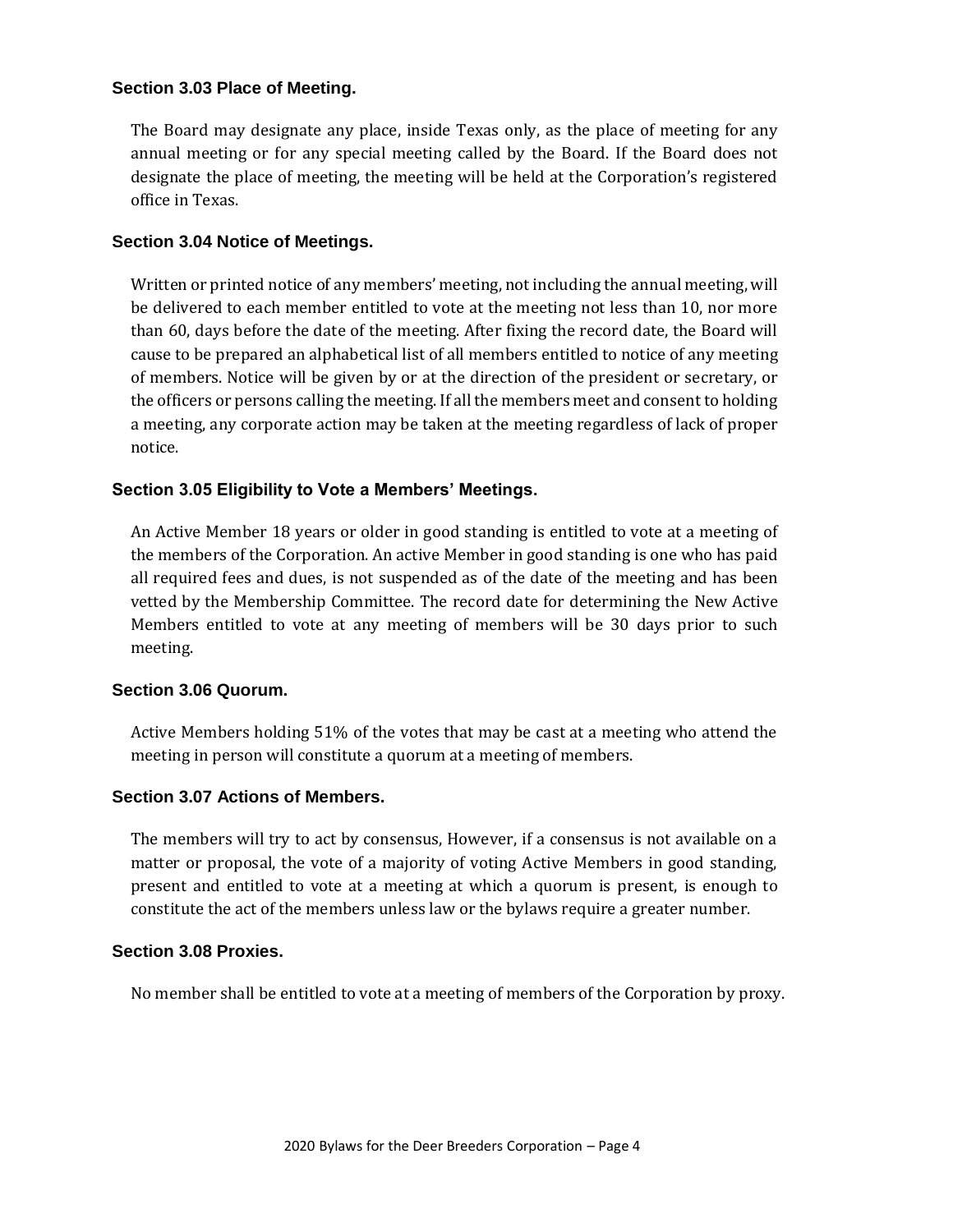## **ARTICLE IV. BOARD OF DIRECTORS**

#### **Section 4.01 Management of Corporation.**

The Board will manage corporate affairs.

#### **Section 4.02 Number, Qualifications, and Tenure of Directors.**

The number of directors will be a number determined by the Board that is not less than five and not greater than seven.

Directors must be Active Members in good standing living in Texas. In addition, no director may serve simultaneously as a director, committee member, employee, or officer at any level of any other organization in Texas whose primary purpose is connected to the breeding, ranching, feeding, and hunting of deer or other cervids.

Each director will serve for a term of 3 years. The directors' terms will be staggered as determined by the Board.

## **Section 4.03 Nominating Directors.**

The Board will appoint a three (3) member Nominating Committee, consisting of directors who are not eligible for re-election as a director in the current year. The Nominating Committee shall have the power to set the minimum criteria for any nominee to be put up for election to the Board at the annual meeting; however, at a minimum (a) each nominee must meet the qualifications described in Section 4.02; (b) the nominee's election may not create a conflict of interest pursuant to Section 7.04; and (c) the nominee shall have served on a DBC committee for a minimum of one (1) year immediately prior to nomination except for a unanimous Board of Directors vote to bypass this criteria or if a new member is appointed to a committee before the end of the calendar year, they can be nominated to run for Director the following year. The Secretary will announce the details of candidates nominated by the Nominating Committee.

#### **Section 4.04 Electing Directors.**

A person who meets the qualifications for director and who has been duly nominated may be elected as a director. Directors will be elected by the vote of the members. Each director will hold office until a successor is elected and qualifies. A director may be elected to succeed himself as director. Directors will be elected at the annual meeting of the members.

#### **Section 4.05 Vacancies.**

The Board may or may not fill any vacancy in the Board and any director position to be filled due to an increase in the number of directors. A vacancy is filled by the affirmative vote of a majority of the remaining directors, even if it is less than a quorum of the Board,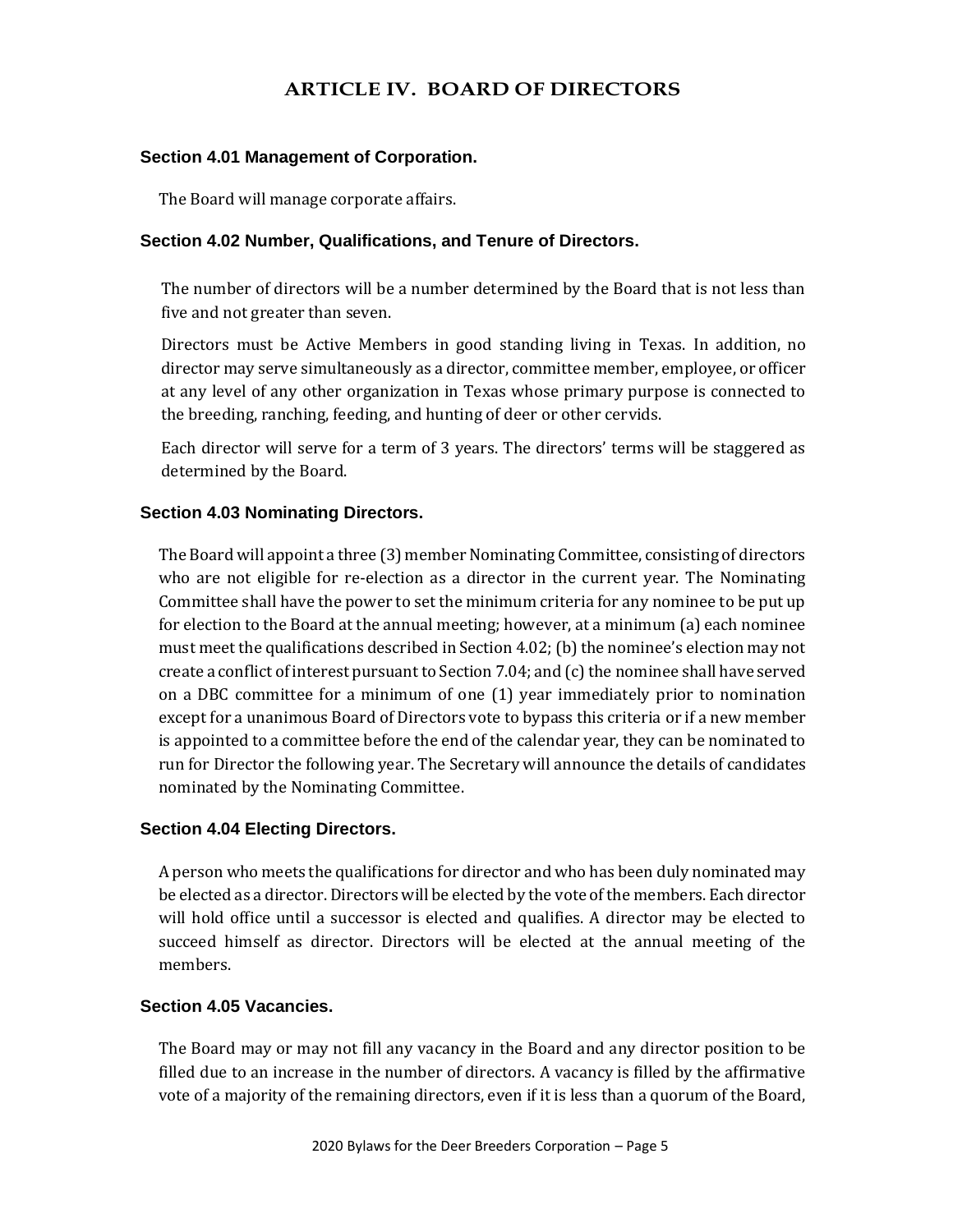or if it is a sole remaining director. A Director selected to fill a vacancy will serve for the unexpired term of his or her predecessor in office.

## **Section 4.06 Annual Meeting.**

The annual meeting of the Board may be held without notice other than these Bylaws. The annual Board meeting will be held immediately after, and at the same place as, the annual members' meeting.

## **Section 4.07 Regular Meetings.**

The Board may provide for regular meetings by resolution stating the time and place of such meetings. The meetings will be held inside Texas, and will be held at the Corporation's registered office in Texas if the resolution does not specify the location of the meetings. No notice of regular Board meetings is required other than a Board resolution stating the time and place of the meetings.

## **Section 4.08 Special Meetings.**

Special Board meetings may be called by, or at the request of, the president or any three directors. A person or persons authorized to call special meetings of the Board may fix any place within Texas as the place for holding a special meeting. The person or persons calling a special meeting will inform the secretary of the Corporation of the information to be included in the notice of the meeting. The secretary of the Corporation will give notice to the directors as these Bylaws require.

#### **Section 4.09 Notice.**

Written or printed notice of any special meeting of the Board will be delivered to each director not less than one or more than seven days before the date of the meeting. The notice will state the place, day, and time of the meeting; who called it; and the purpose or purposes for which it is called.

#### **Section 4.10 Quorum.**

A majority of the number of directors then in office constitutes a quorum for transacting business at any Board meeting. The directors present at a duly called or held meeting at which a quorum is present may continue to transact business even if enough directors leave the meeting so that less than a quorum remains. However, no action may be approved without the vote of at least a majority of the number of directors required for a quorum. If a quorum is never present at any time during a meeting, a majority of the directors present may adjourn and reconvene the meeting once without further notice.

#### **Section 4.11 Duties of Directors.**

Directors will discharge their duties, including any duties as committee members, in good faith, with ordinary care, and in a manner they reasonably believe to be in the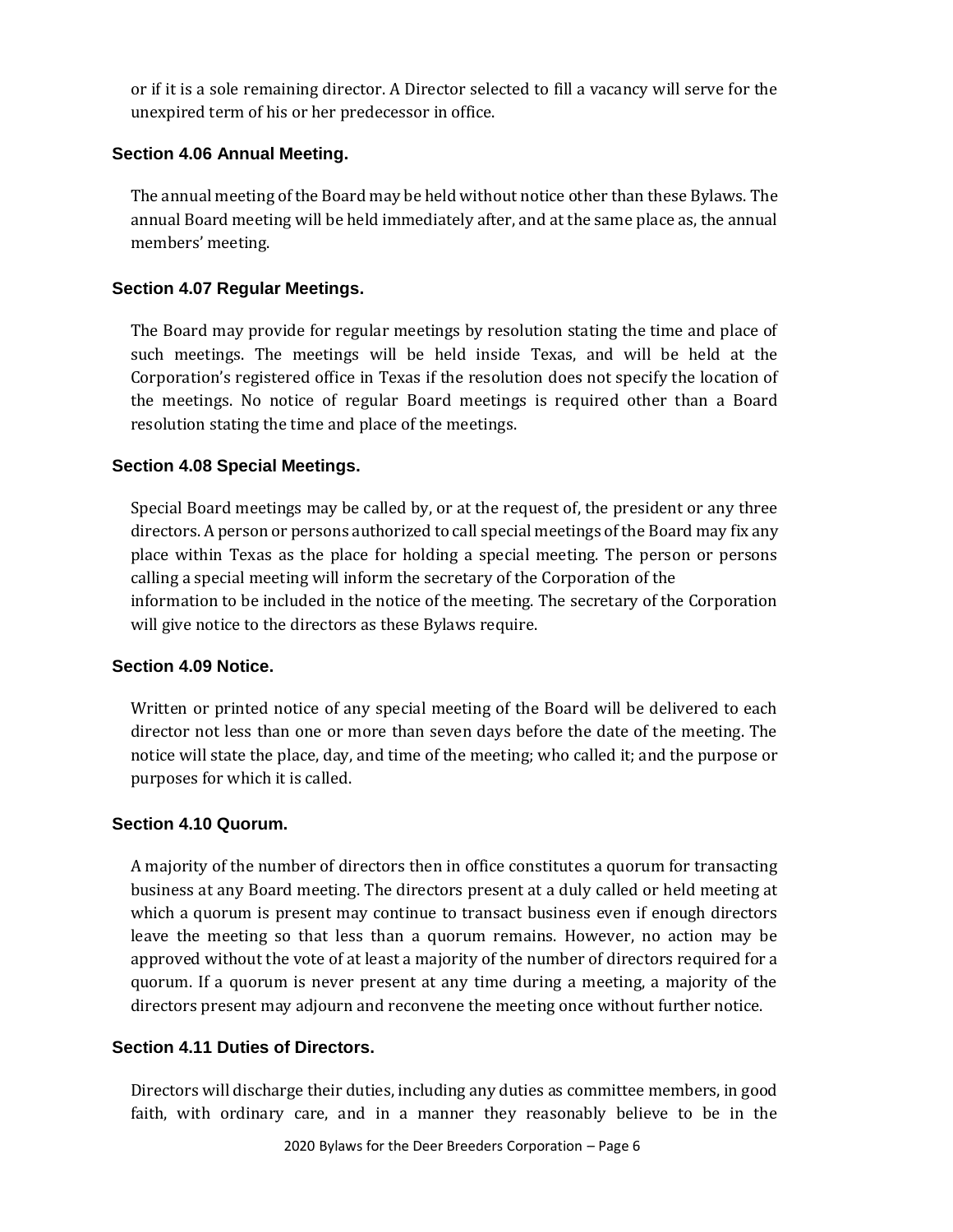Corporation's best interest. In this context, the term "ordinary care" means the care that ordinarily prudent persons in similar positions would exercise under similar circumstances. In discharging any duty imposed or power conferred on directors, directors may, in good faith, rely on information, opinions, reports, or statements, including financial statements and other financial data, concerning the Corporation or another person that has been prepared or presented by a variety of persons, including officers and employees of the Corporation, professional advisors or experts such as accountants or legal counsel. A director is not relying in good faith if he or she has knowledge concerning a matter in question that renders reliance unwarranted.

Directors are not deemed to have the duties of trustees of a trust with respect to the Corporation or with respect to any property held or administered by the Corporation, including property that may be subject to restrictions imposed by the donor or transferor of the property.

## **Section 4.12 Delegating Duties.**

Directors may select advisors and delegate duties and responsibilities to them, such as the full power to buy or otherwise acquire stocks, bonds, securities, and other investments on the Corporation's behalf; and to sell, transfer, or otherwise dispose of the Corporation's assets and properties at a time and for a consideration that the advisor deems appropriate. The directors have no liability for actions taken or omitted by the advisor if the Board acts in good faith and with ordinary care in selecting the advisor. The Board may remove or replace the advisor at any time and without any cause whatsoever.

## **Section 4.13 Actions of Board of Directors.**

The Board will try to act by consensus. However, if a consensus is not available, the vote of a majority of directors present and voting at a meeting at which a quorum is present is enough to constitute the act of the Board, unless the act of a greater number is required by law or by some other provision of these Bylaws. The president shall vote only to break a tie. A director who is present at a meeting and abstains from a vote is considered to be present and voting for the purpose of determining the Board's decision.

## **Section 4.14 Proxies.**

A director may not vote by proxy.

## **Section 4.15 Compensation.**

Directors may not receive any compensation for their services.

## **Section 4.16 Removing Directors.**

The Board may vote to remove a director at any time. A meeting to consider removing a director may be called and noticed following the procedures provided in these Bylaws for a special meeting of the Board. The notice of the meeting will state that the issue of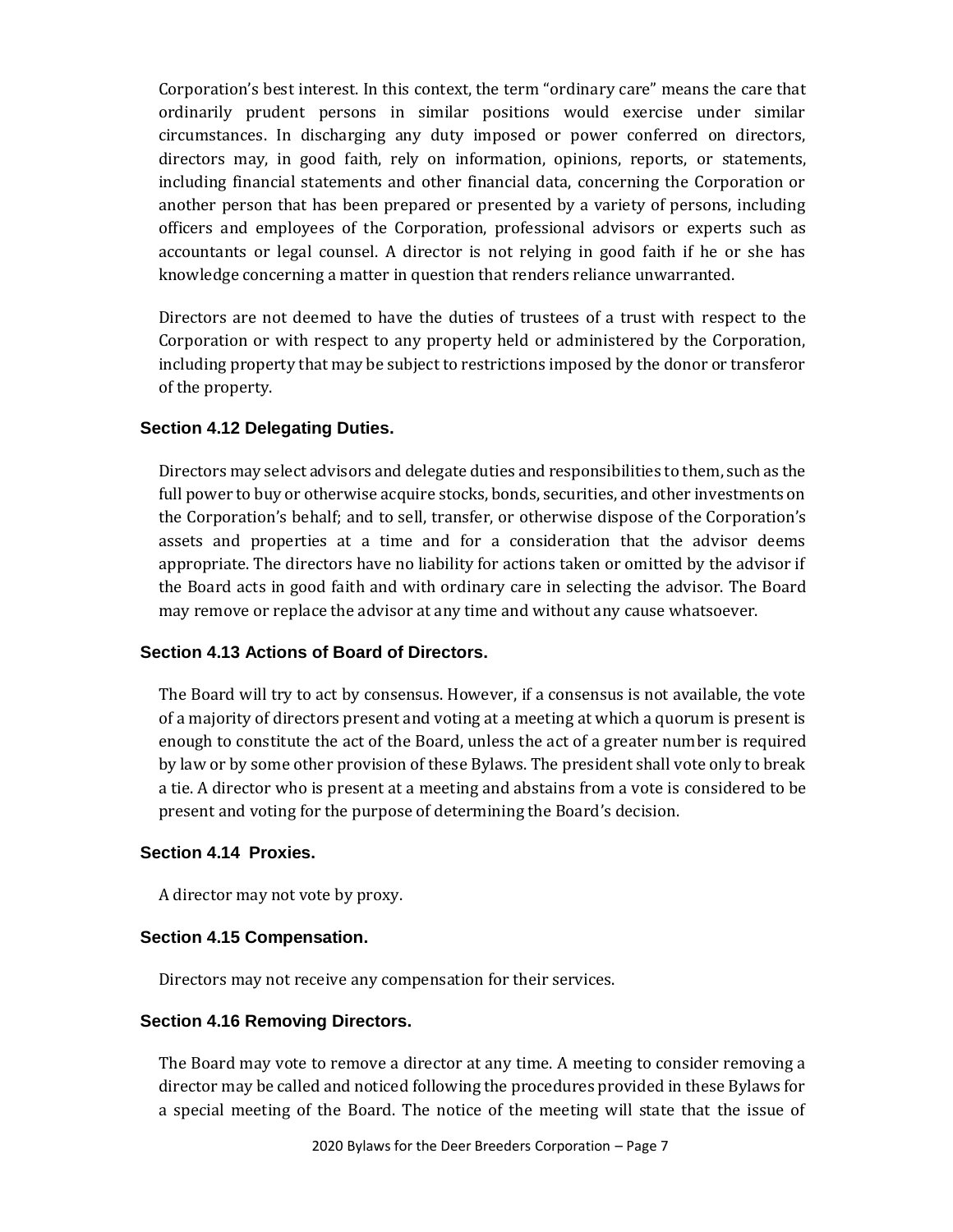possibly removing the director will be on the agenda and the notice will state the proposed cause for removal.

At the meeting, the director may present evidence of why he or she should not be removed and may be represented by an attorney at and before the meeting. Also, at the meeting, the Corporation will consider possible arrangements for resolving the problems that are in the mutual interest of the Corporation and the director.

A director may be removed by affirmative vote of at least two thirds of the Board.

## **ARTICLE V. OFFICERS**

## **Section 5.01 Officer Positions.**

The Corporation's officers will be a President, a Secretary, Vice President, Treasurer, and Immediate Past President who has fulfilled his term. The Board may create additional officer positions, define the authority and duties of each such position, and elect or appoint persons to fill the positions. The same person may hold any two or more offices, except for president. Additionally, only directors during their term of office are eligible to be officers of the Corporation.

## **Section 5.02 Election and Term of Office.**

The Corporation's officers will be elected bi-annually by the Board at the annual Board meeting. If officers are not elected at this time, they will be elected as soon thereafter as possible.

Each officer will hold office until a successor is duly selected and qualifies. An officer may be elected to succeed himself in the same office.

#### **Section 5.03 Removal; Filling of Vacancies.**

Any officer may be removed at any time by the majority vote of directors in office. Any officer may resign at any time by delivering a written resignation to the Board, the president, or the secretary. If a vacancy occurs prior to election, the Board may or may not select a person to fill a vacancy in any office for the unexpired portion of the officer's term.

#### **Section 5.04 President.**

The president is the Corporation's chief executive officer. He will supervise and control all the Corporation's business and affairs and will preside at all meetings of the members and of the Board. The president may execute any deeds, mortgages, bonds, contracts, or other instruments that the Board authorizes to be executed. However, the president may not execute instruments on the Corporation's behalf if this power is expressly delegated to another officer or agent of the Corporation by the Board, the Bylaws, or statute. The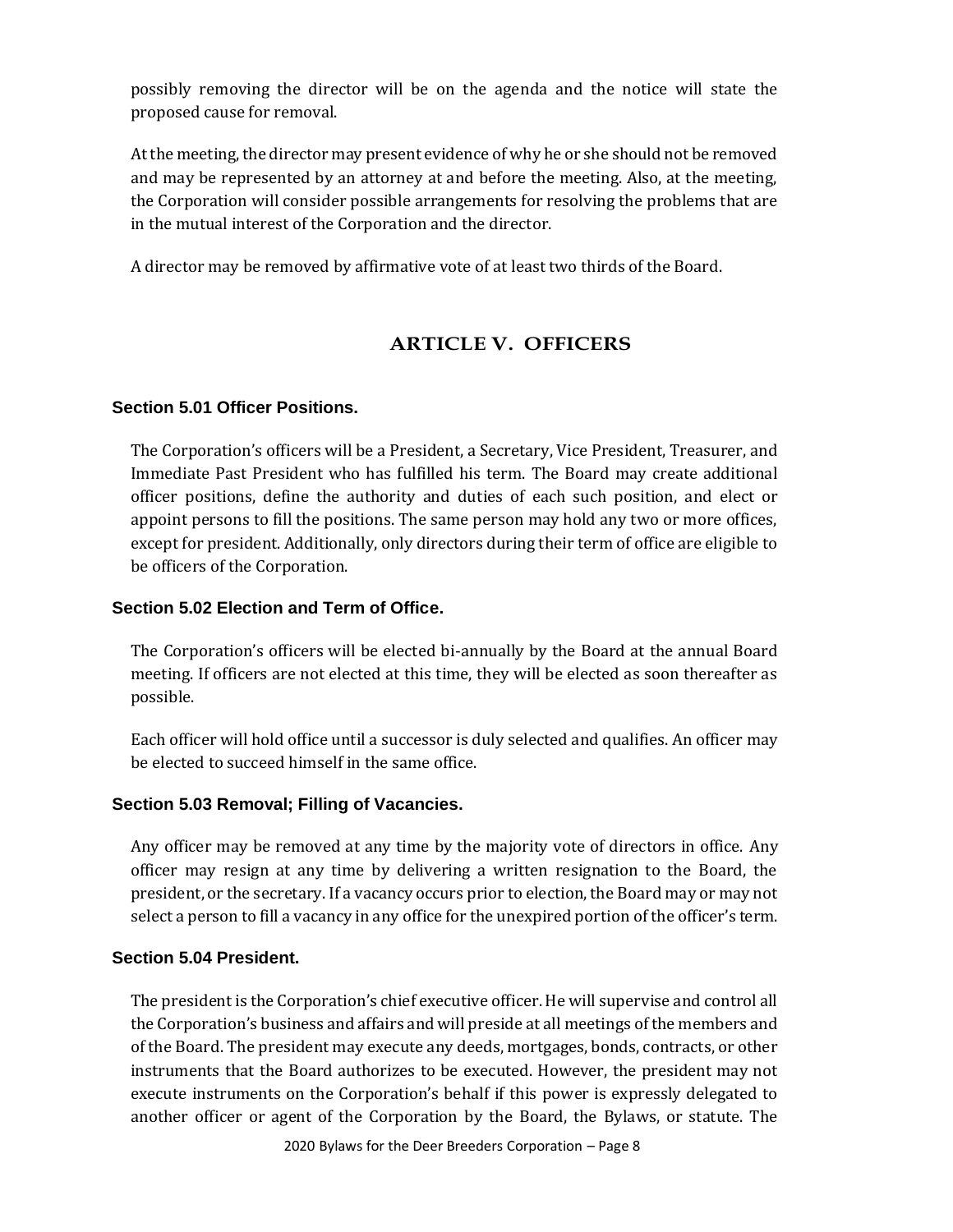president will perform other duties prescribed by the Board and all duties incident to the office of president.

## **Section 5.05 Vice President.**

When the president is absent, cannot act, or refuses to act, a vice president will perform the president's duties. When acting in the president's place, the vice president has all the powers of – and is subject to all the restrictions on – the president. If there is more than one vice president, the vice presidents will act for the president in the order of appointment. A vice president will perform other duties as assigned by the president or Board.

## **Section 5.06 Treasurer.**

The Treasurer will:

Have charge and custody of, and be responsible for, all the Corporation's funds and securities.

Cause to be received and given receipts for moneys due and payable to the Corporation from any source.

Cause to be deposited all moneys in the Corporation's name in banks, trust companies, or other depositories as these Bylaws provide or as the Board or president directs.

Cause to be written checks and disburse funds to discharge the Corporation's obligations. However, funds may not be drawn from the Corporation or its accounts for amounts greater than \$10,000.00 without the signature of the president or a vice president in addition to that of the treasurer.

Cause to be maintained the Corporation's financial books and records.

Cause to be prepared financial reports at least annually.

Perform other duties as assigned by the president or the Board.

If the Board requires, give a bond for faithfully discharging his or her duties in a sum and with surety as determined by the Board.

Perform all the duties incident to the office of treasurer.

## **Section 5.07 Secretary.**

The Secretary will:

Give all notices as provided in the Bylaws and as required by law.

Take minutes of the meetings of the members and the Board and keep the minutes as part of the corporate records.

Maintain custody of the corporate records.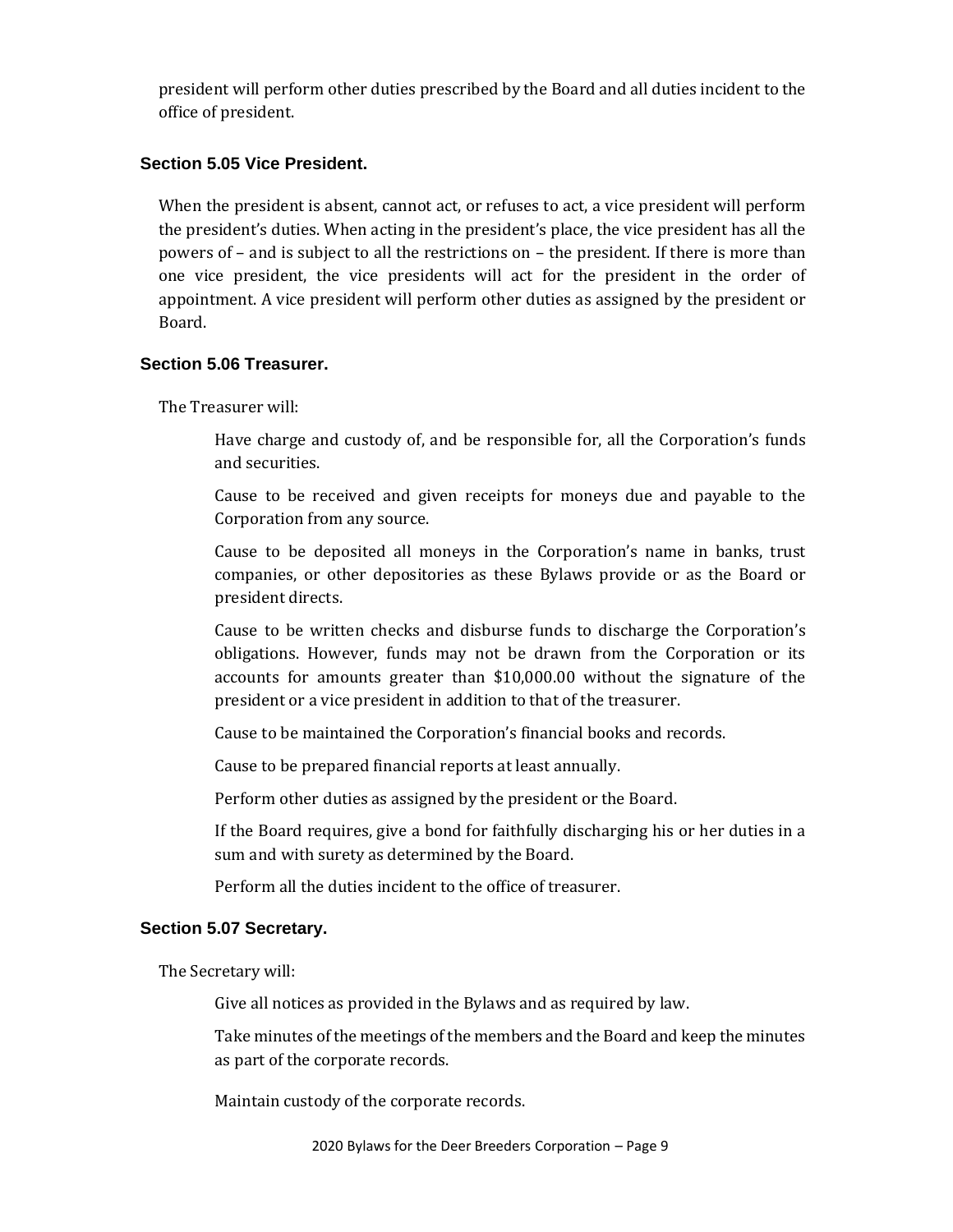Keep a register of the mailing address of each member, director, officer, and employee of the Corporation.

Perform duties as assigned by the president or the Board.

Perform all duties incident to the office of secretary.

Perform all duties incident to the office of secretary.

#### **Section 5.08 Immediate Past President.**

The Immediate Past President:

Will serve as an advisor to the President for a two (2) year time period.

Will not be a voting member of the Executive Council

## **ARTICLE VI. COMMITTEES**

## **Section 6.01 Executive Committee.**

The Executive Committee shall consist of the president, vice president, secretary, and treasurer. When the Board is not in session, the Executive Committee may exercise all of the powers of the Board, except to the extent, if any, that such authority is limited by resolution of the Board. However, neither the Executive Committee nor any other committee shall have the power to amend the Certificate of Formation or these Bylaws.

## **Section 6.02 Other Committees.**

The following standing committees of are authorized: Membership, Auction, Ethics, and Program Committees. The Board will define the activities and scope of authority of each committee by resolution. The Board may adopt a resolution establishing other committees delegating specified authority to a committee. The president shall appoint the chair of the committee subject to the approval of the Board. A committee shall include one or more directors and may include persons who are not directors. If the Board delegates any of its management authority to a committee, the majority of the committee will consist of directors. The Board may establish qualifications for membership on a committee. No Committee chair or member may serve simultaneously as a director, committee member, employee or officer at any level of any other organization in Texas whose primary purpose is connected to the breeding, ranching, feeding and hunting of deer or other cervids.

Establishing a committee or delegating authority to it will not relieve the Board, or any individual director, of any responsibility imposed by these Bylaws, or otherwise imposed by law.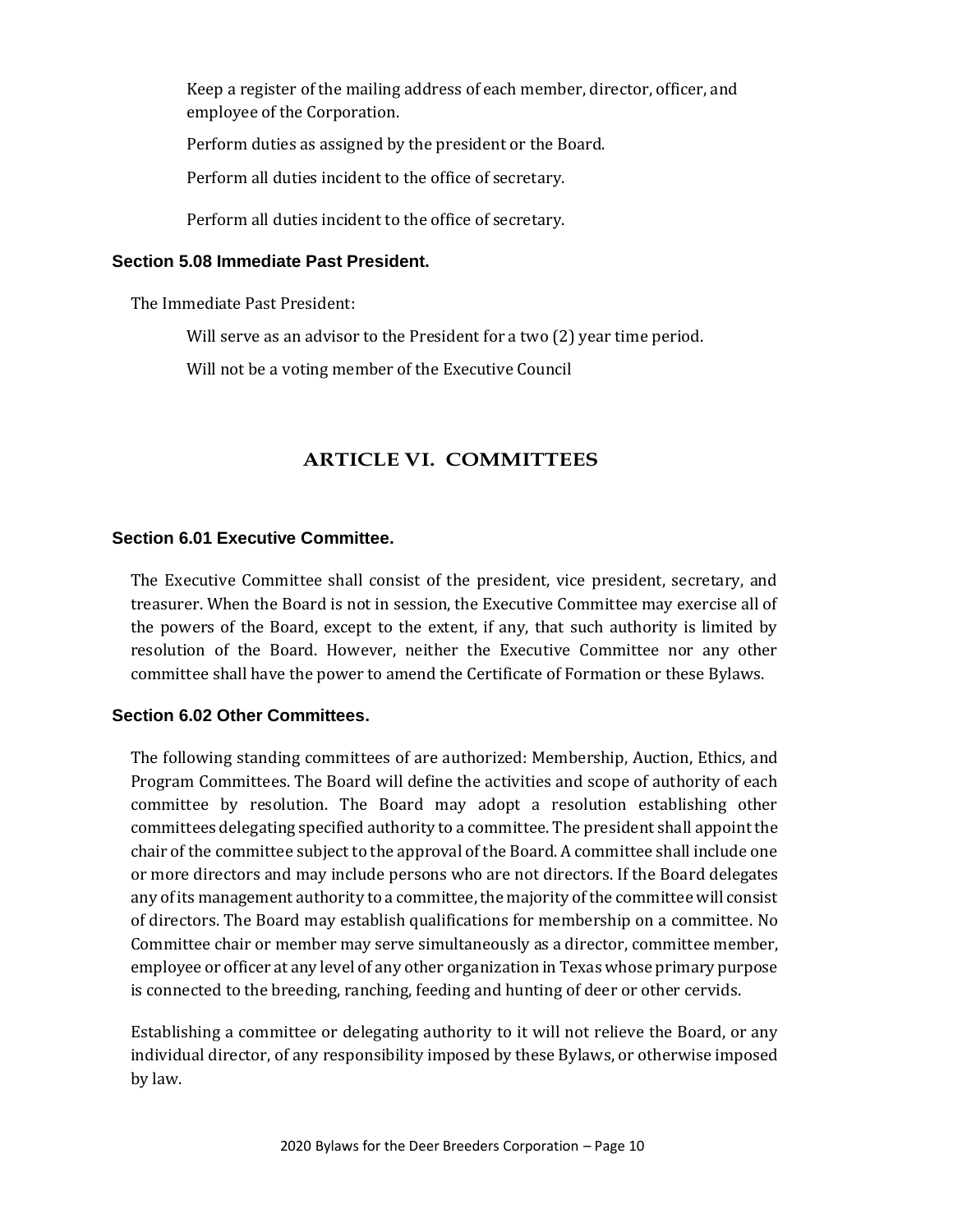## **Section 6.03 Term of Office.**

Each committee member will continue to serve on the committee until the next annual members' meeting and until a successor is appointed. However, a committee member's term may terminate earlier if the committee is terminated or if the member dies, ceases to qualify, resigns, or is removed as a member. A vacancy on a committee may be filled by an appointment made in the same manner as an original appointment. A person appointed to fill a vacancy on a committee will serve for the unexpired portion of the terminated committee member's term.

## **Section 6.04 Chair and Vice-Chair.**

The president shall appoint the chair of each committee. The vice-chair will be elected by the committee members. The chair will call and preside at all meetings of the committee. When the chair is absent, cannot act, or refuses to act, the vice-chair will perform the chair's duties. When a vice-chair acts for the chair, the vice-chair has all the powers of – and is subject to all the restrictions on – the chair.

## **Section 6.05 Notice of Meetings.**

Written or printed notice of a committee meeting will be delivered to each member of a committee not less than one nor more than 30 days before the date of the meeting. The notice will state the place, day, and time of the meeting, and the purpose or purposes for which it is called.

#### **Section 6.06 Quorum.**

One half of the number of committee members constitutes a quorum for transacting business at any meeting of the committee. The committee members present at a duly called or held meeting at which a quorum is present may continue to transact business even if enough committee members leave the meeting so that less than a quorum remains. However, no action may be approved without the vote of at least a majority of the number of committee members required for quorum. If a quorum is never present at any time during a meeting, the chair may adjourn and reconvene the meeting once without further notice.

## **Section 6.07 Actions of Committees.**

Committees will try to take action by consensus. However, if a consensus is not available, the vote of a majority of committee members present and voting at a meeting at which a quorum is present is enough to constitute the act of the committee unless the act of a greater number is required by statute or by some other provision of these Bylaws. A committee member who is present at a meeting and abstains from a vote is considered to be present and voting for the purpose of determining the act of the committee.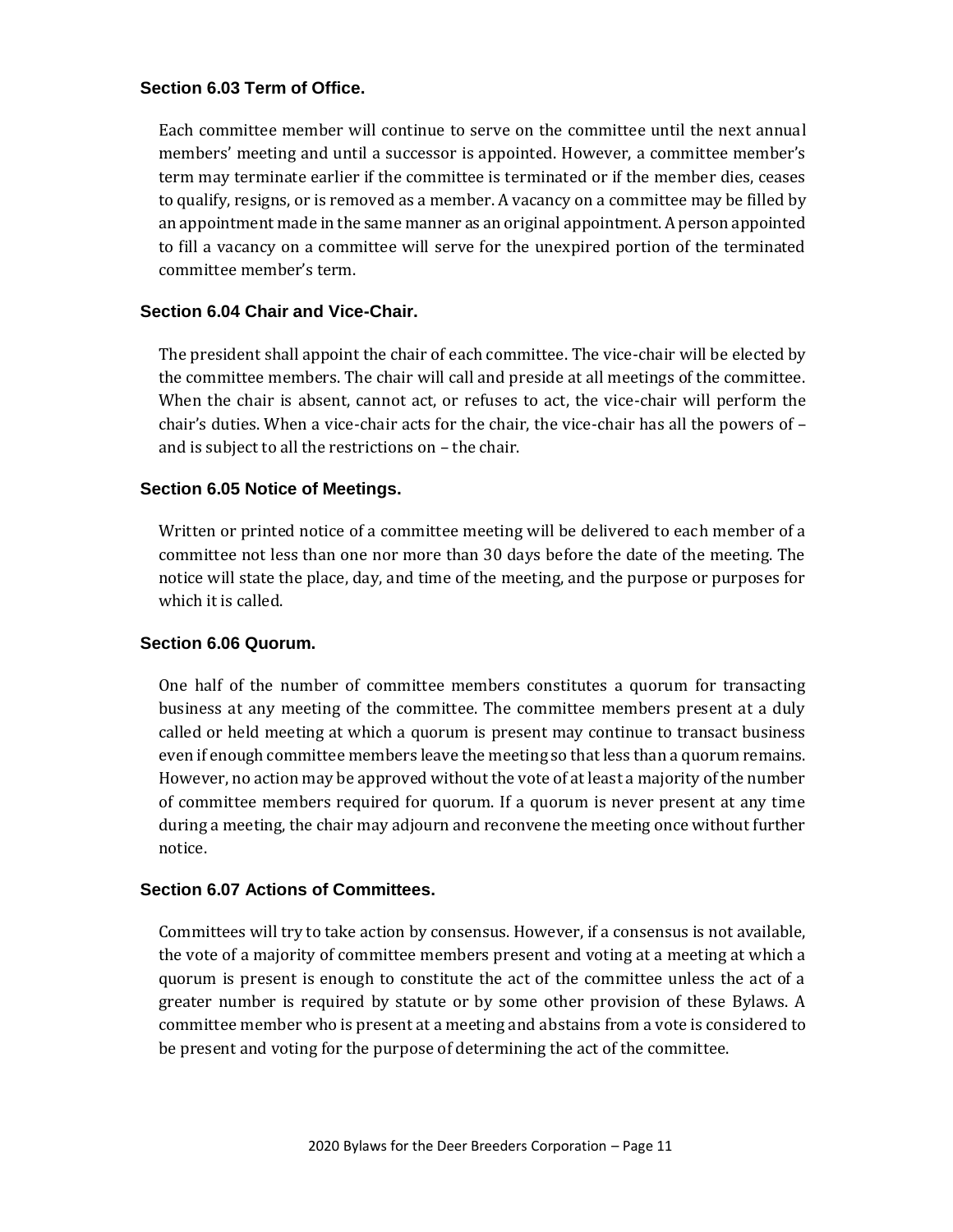## **Section 6.08 Proxies.**

A committee member may not vote by proxy.

#### **Section 6.09 Compensation.**

Committee members may not receive any compensation.

## **Section 6.10 Rules.**

Each committee may adopt its own rules, consistent with these Bylaws or with other rules that may be adopted by the Board.

## **ARTICLE VII. TRANSACTIONS OF THE CORPORATION**

## **Section 7.01 Contracts.**

The Board may authorize any officer or agent of the Corporation to enter into a contract or execute and deliver any instrument in the name of, and on behalf of, the Corporation. This authority may be limited to a specific contract or instrument, or it may extend to any number and type of possible contracts and instruments.

## **Section 7.02 Deposits.**

All the Corporation's funds will be deposited to the credit of the Corporation in banks, trust companies, or other depositories that the Board selects.

## **Section 7.03 Gifts.**

The Board may accept, on the Corporation's behalf, any contribution, gift, bequest, or devise for the general purposes or form any special purpose of the Corporation. The Board may make gifts and give charitable contributions not prohibited by these Bylaws, the Certificate of Formation, state law, and provisions set out in federal tax law that must be complied with to maintain the Corporation's federal and state tax status.

## **Section 7.04 No Conflicts of Interest.**

The Corporation may not make or receive any loan to or from a director, officer, or member of the Corporation. Any contract, transaction of other agreement with a director or any affiliate of a director creating a direct or indirect financial interest in the Corporation is void or voidable solely for that reason, unless otherwise agreed by a vote of 2/3 of the disinterested directors in office. For purposes of the section "affiliate" shall mean (i) any relative of an individual including a grandparent, any lineal descendent of a grandparent including the spouse of such lineal descendent or (ii) any entity of which an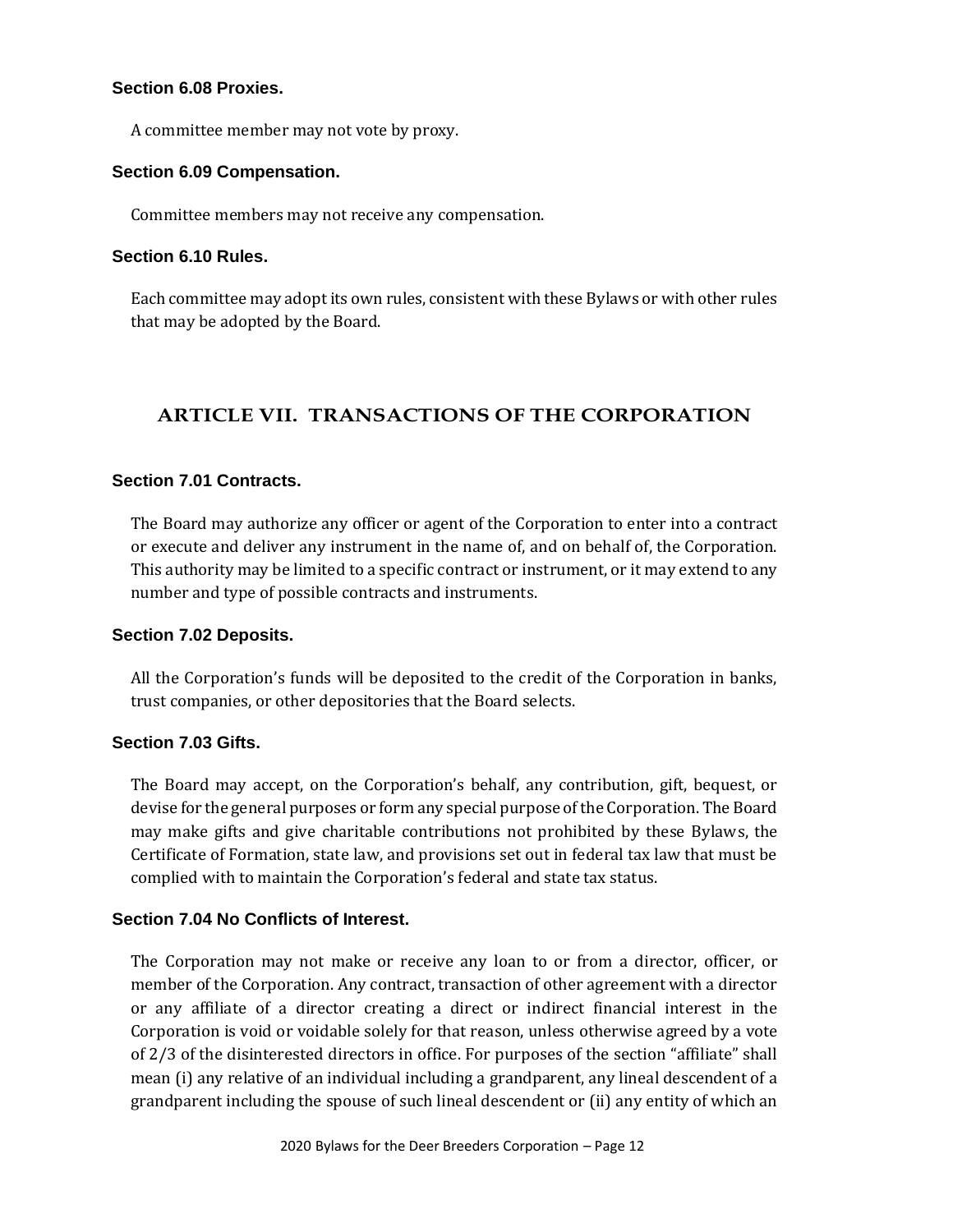individual holds at least a five percent (5%) ownership interest or otherwise assets direct or indirect control of its business operations.

## **Section 7.05 Prohibited Acts.**

As long as the Corporation exists, no member, director, officer, or committee member of the Corporation may:

- (a) Do any act in violation of these Bylaws, the Corporation's Certificate of Formation, Code of Ethics, or other binding obligation of the Corporation.
- (b) Do any act with the intention of harming the Corporation or any of its operations.
- (c) Do any act that would make it impossible or unnecessarily difficult to carry on the Corporation's intended or ordinary business.
- (d) Receive an improper personal benefit from the operation of the Corporation.
- (e) Use the Corporation's assets, directly or indirectly, for any purpose other than carrying on the Corporation's business.
- (f) Wrongfully transfer or dispose of Corporation property, including intangible property such as good will.
- (g) Use the Corporation's name (or any substantially similar name) or any trademark or trade name adopted by the Corporation, except on behalf of the Corporation in the ordinary course of its business.
- (h) Disclose any of the Corporation's business practices, trade secrets, or any other information not generally known to the business community to any person not authorized to receive it.

## **ARTICLE VIII. BOOKS AND RECORDS**

## **Section 8.01 Required Books and Records.**

The Corporation shall keep correct and complete minutes of the proceedings of its Board and committees, and complete records of the Corporation, and current and accurate financial records with complete entries as to all financial transactions of the Corporation.

## **Section 8.02 Fiscal Year.**

The Corporation's fiscal year will begin on the first day of January and end on the last day of December or each year.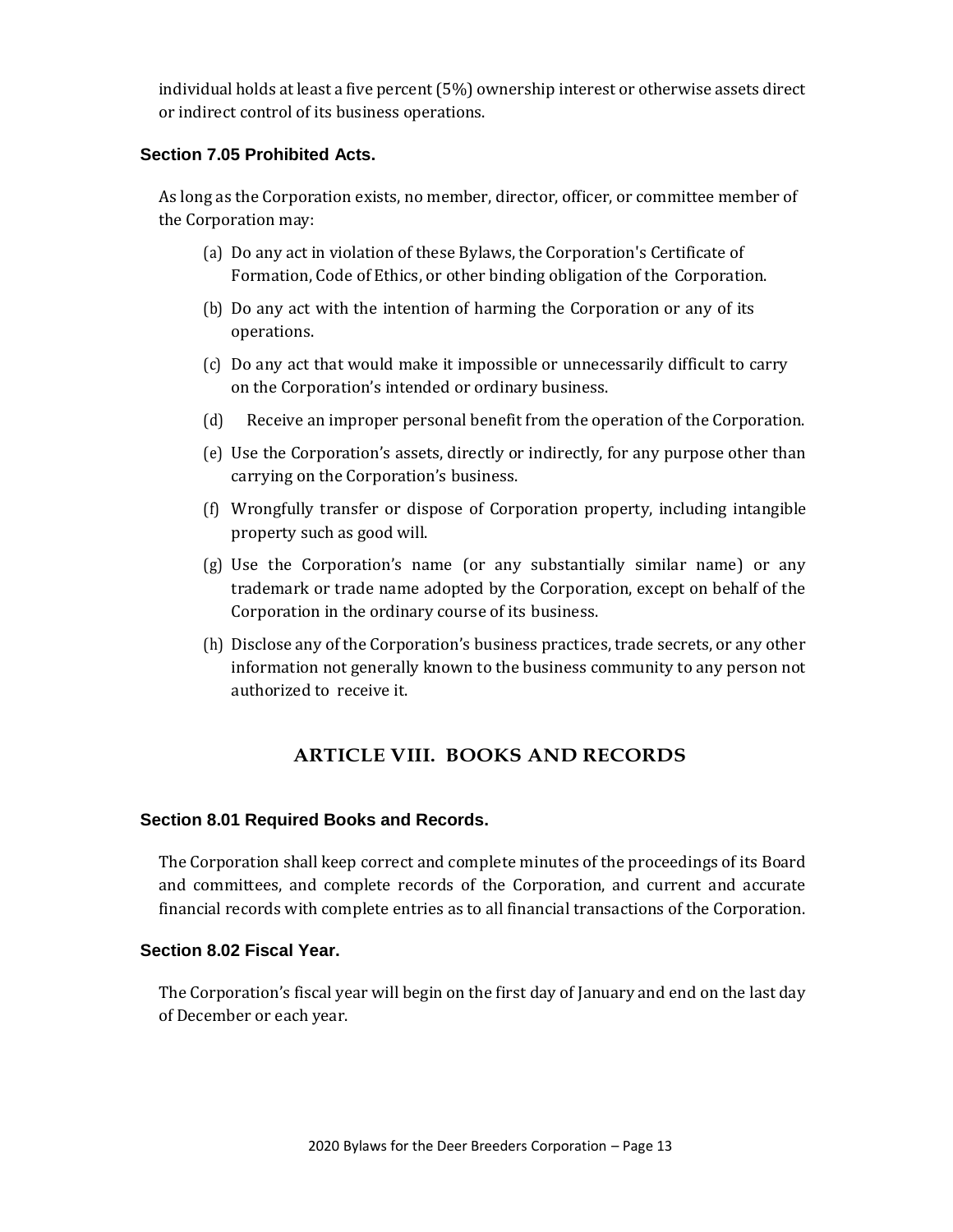## **ARTICLE IX. INDEMNITY AND LIABILITY INSURANCE**

## **Section 9.01 Liability Insurance.**

The Board may, by resolution adopted by a majority of the directors in office, approve the purchase and maintenance of liability insurance on behalf of any person permitted to be insured by the Corporation under these Bylaws, its Certificate of Formation, or by statute.

## **Section 9.02 Indemnification.**

To the extent permitted by law, any person (and the heirs, executors, and administrators of such person) made or threatened to be made a party to any action, suit, or proceeding by reason of the fact that he is or was a director or officer of the Corporation shall be indemnified by the Corporation against any and all liability and the reasonable expenses, including attorney's fees and disbursements, incurred by him (or by his heirs, executors or administrators) in connection with the defense or settlement of such action, suit, or proceeding, or in connection with any appearance therein.

## **Section 9.03 Limitations on Indemnification.**

Notwithstanding the above, the Corporation will indemnify a person only if he acted in good faith and reasonably believed that his conduct was in the Corporation's best interests. In the case of a criminal proceeding, the person may be indemnified only if he did not have a reasonable cause to believe his conduct was unlawful.

## **ARTICLE X. NOTICES**

## **Section 10.01 Notice by Mail, Fax, or Email.**

Any notice required or permitted by these Bylaws to be given to a member, director, officer, or member of a committee of the Corporation may be given my mail, fax, or email. If mailed a notice is deemed delivered when deposited in the mail addressed to the person at his or her address as it appears on the corporate records, with postage prepaid. If given by fax or email, a notice is deemed delivered with electronic verification of delivery. A person may change his or her address in the corporate records by giving written notice of the change to the secretary of the Corporation.

#### **Section 10.02 Signed Waiver of Notice.**

Whenever any notice is required by law or under the certificate of formation or these Bylaws, a written waiver signed by the person entitled to receive such notice is considered the equivalent to giving the required notice. A waiver of notice is effective whether signed before or after the time stated in the notice being waived.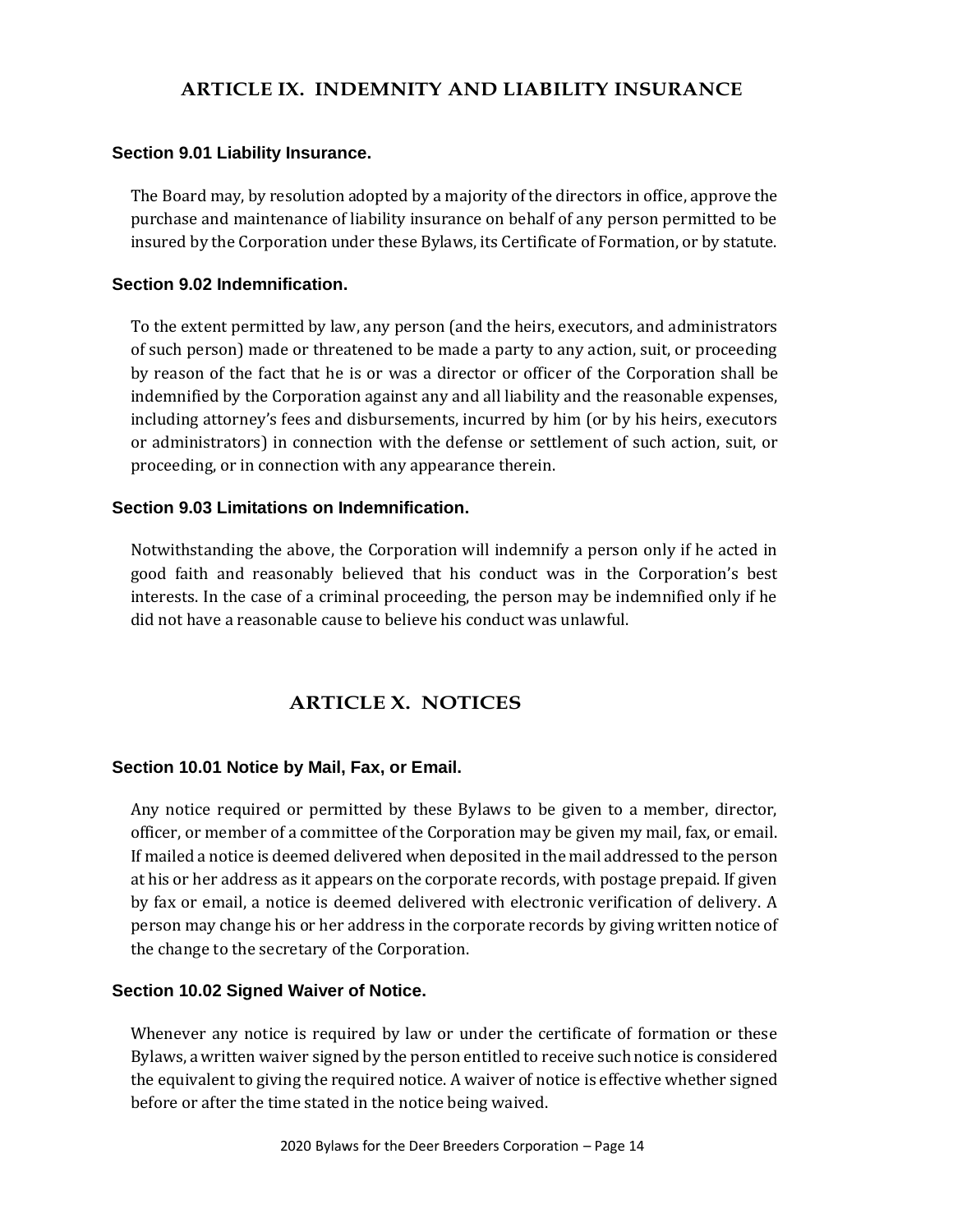## **Section 10.03 Waiving Notice by Attendance.**

A person's attendance at a meeting constitutes waiver of notice of the meeting unless the person attends for the express purpose of objecting to the transaction of any business because the meeting was not lawfully called or convened.

## **ARTICLE XI. SPECIAL PROCEDURES CONCERNING MEETINGS**

## **Section 11.01 Meeting by Telephone or Electronic Transmission.**

The Board, and any committee of the Corporation, may hold a meeting by telephone conference-call procedures or electronic transmission, such as internet on line meetings. In all meetings held by telephone or electronic transmission, matters must be arranged in such a manner that all persons participating in the meeting can hear each other; the notice of a meeting by telephone conference must state the fact that the meeting will be held by telephone as well as all other matters required to be included in the notice; and a person's participating in a conference-call meeting constitutes his or her presence at the meeting.

## **Section 11.02 Decision Without Meeting.**

Any action that may be taken at a meeting of the Corporation's directors or committee members may be taken without a meeting if a written consent, stating the action to be taken, is signed by the number of directors or committee members necessary to take that action at a meeting at which all of the directors or committee members are present and voting. The consent must state the date of each signature.

Prompt notice of the taking of any action by directors or committee members without a meeting shall be given to each director or committee member who did not consent in writing to the action.

## **ARTICLE XII. AMENDING BYLAWS**

#### **Section 12.01 Amending Bylaws.**

These Bylaws may be altered, amended, or repealed, and new bylaws may be adopted by the Board at a regular or special meeting; provided, however if the purpose of any meeting is to alter, amend or repeal the Bylaws, then notice of such intent and a copy of the proposed by changes must be delivered to each Board member at least 7 days before such meeting. The notice of any meeting at which these Bylaws are altered, amended, or repealed, or at which new bylaws are adopted, will include the text of the proposed bylaw provisions as well as the text of any existing provision proposed to be altered, amended, or repealed. Alternatively, the notice may include a fair summary of those provisions.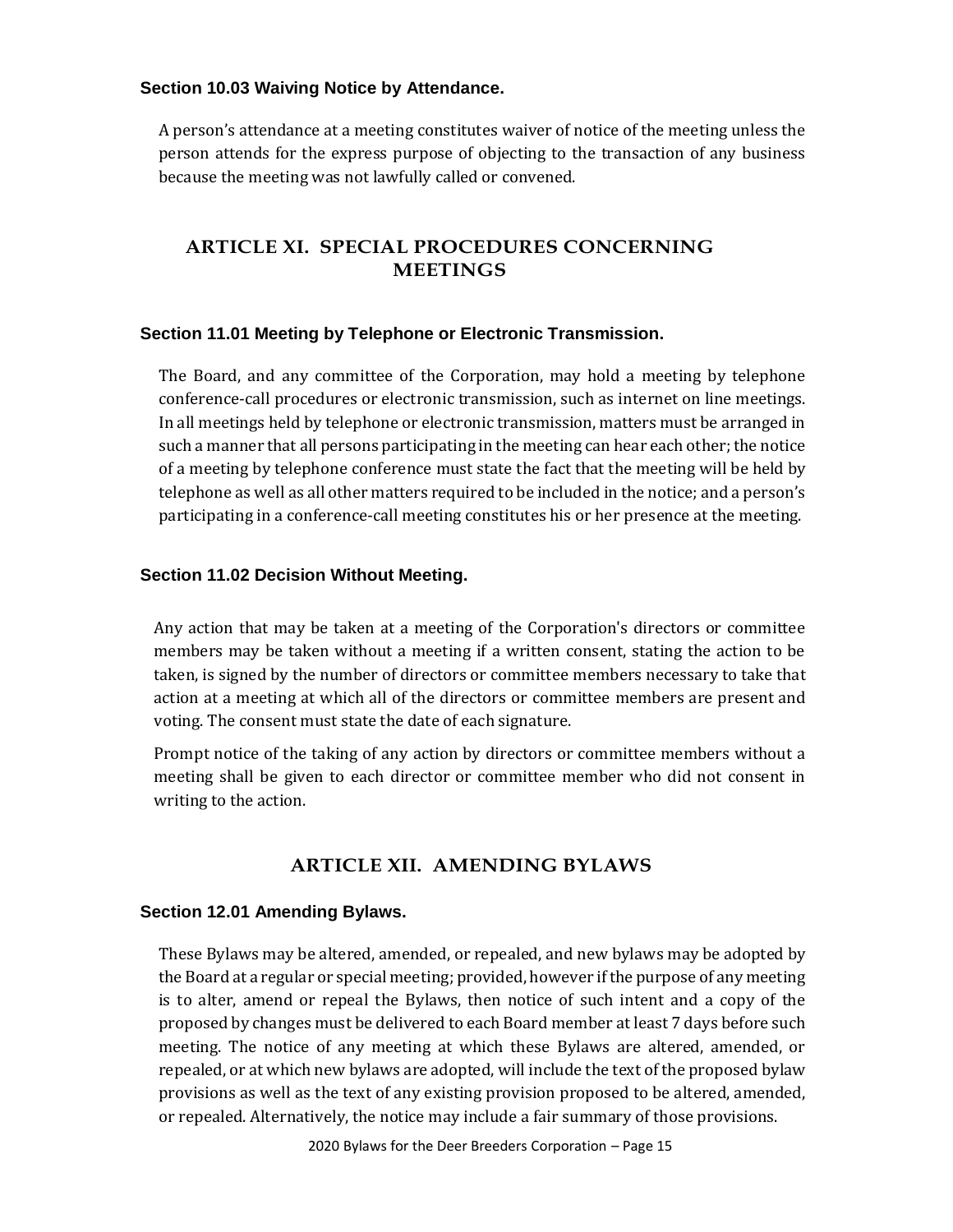## **ARTICLE XIII. MISCELLANEOUS PROVISIONS**

#### **Section 13.01 Legal Construction.**

To the greatest extent possible, these Bylaws shall be construed to conform to all legal requirements and all requirements for obtaining and maintaining all tax exemptions that may be available to nonprofit corporations. If any bylaw provision is held invalid, illegal, or unenforceable in any respect, the invalidity, illegality, or unenforceability will not affect any other provision, and the bylaws will be construed as if they had not included the invalid, illegal, or unenforceable provision.

#### **Section 13.02 Headings.**

The headings used in the bylaws are for convenience and may not be considered in construing the bylaws.

#### **Section 13.03 Number; Pronouns.**

All singular words include the plural, and all plural words include the singular. Pronouns throughout these Bylaws have been chosen to provide ease in reading and are not meant to exclude reference to the opposite sex.

## **CERTIFICATE OF SECRETARY**

I certify that I am the duly elected and acting secretary of The Deer Breeders Corporation and that these Bylaws constitute the Corporation's Bylaws. These Bylaws were duly adopted at a meeting of the Board of Directors.

Dated as of January 12, 2021:

Sicki Mc Lean

VICKI MCLEAN SECRETARY, DEER BREEDERS CORPORATION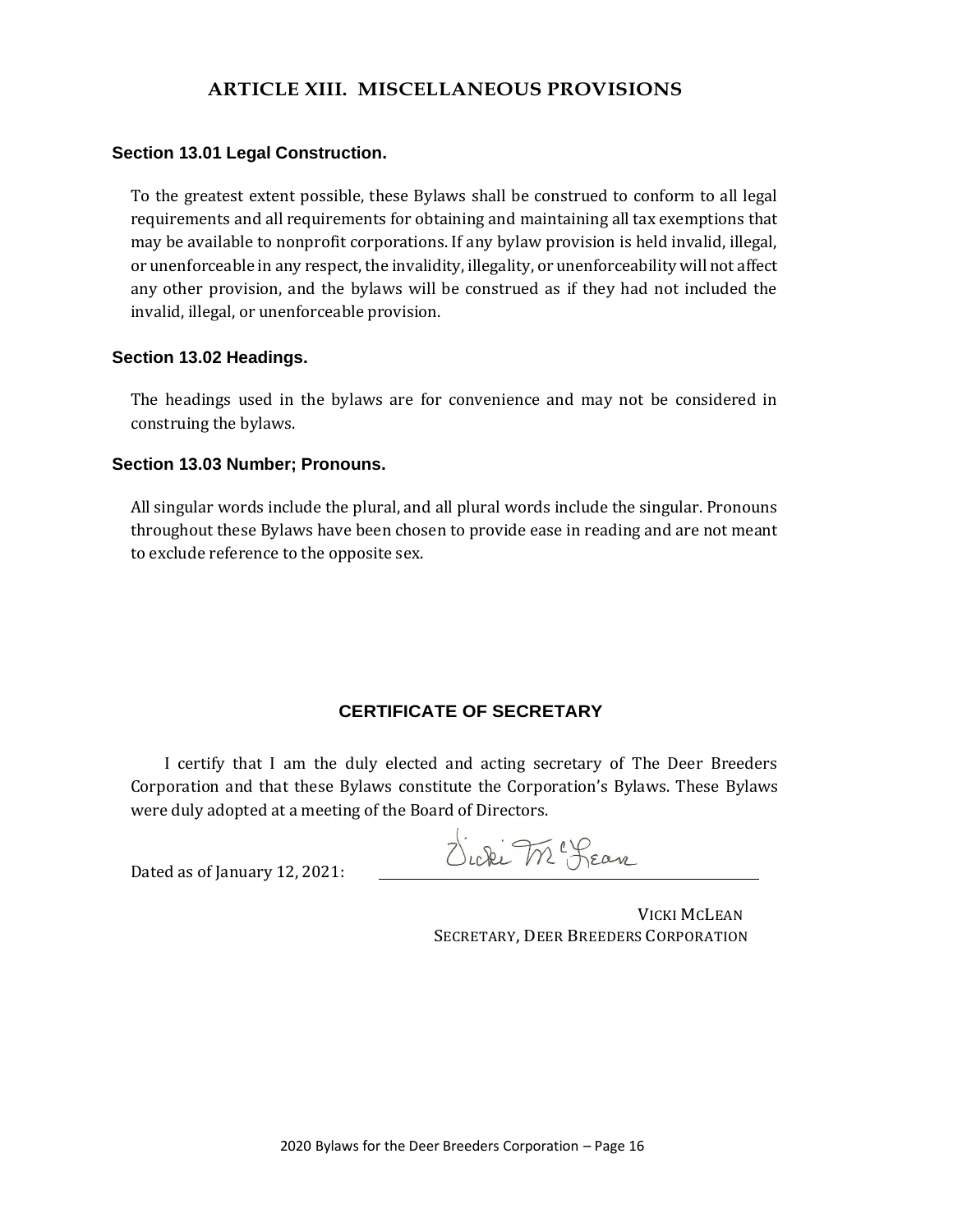# **INDEX TO BYLAWS OF THE DEER BREEDERS CORPORATION**

| <b>OFFICES</b>                                               | 1                        |
|--------------------------------------------------------------|--------------------------|
| <b>SECTION 1.01 PRINCIPAL OFFICE</b>                         | $\mathbf{1}$             |
| SECTION 1.02 REGISTERED OFFICE AND REGISTERED AGENT          | 1                        |
| <b>MEMBERS</b>                                               | $\mathbf{1}$             |
| <b>SECTION 2.01 CLASS OF MEMBERS</b>                         | 1                        |
| SECTION 2.02 MEMBERSHIP QUALIFICATIONS                       | 1                        |
| SECTION 2.03 ADMITTING MEMBERS AND RENEWING MEMBERSHIP       | $\mathcal{P}$            |
| <b>SECTION 2.04 MEMBERSHIP FEES AND DUES</b>                 | $\overline{2}$           |
| <b>SECTION 2.05 CERTIFICATES OF MEMBERSHIP</b>               | $\overline{\mathcal{L}}$ |
| <b>SECTION 2.06 VOTING RIGHTS</b>                            | 2                        |
| SECTION 2.07 SANCTIONING, SUSPENDING, OR TERMINATING MEMBERS | $\overline{2}$           |
| <b>SECTION 2.08 RESIGNATION</b>                              | 3                        |
| <b>SECTION 2.09 REINSTATEMENT</b>                            | 3                        |
| SECTION 2.10 TRANSFERRING MEMBERSHIP                         | 3                        |
| <b>MEETINGS OF MEMBERS</b>                                   | 3                        |
| <b>SECTION 3.01 ANNUAL MEETING</b>                           | 3                        |
| <b>SECTION 3.02 SPECIAL MEETINGS</b>                         | 3                        |
| <b>SECTION 3.03 PLACE OF MEETING</b>                         | 4                        |
| <b>SECTION 3.04 NOTICE OF MEETINGS</b>                       | 4                        |
| SECTION 3.05 ELIGIBILITY TO VOTE A MEMBERS' MEETINGS         | 4                        |
| <b>SECTION 3.06 QUORUM</b>                                   | 4                        |
| <b>SECTION 3.07 ACTIONS OF MEMBERS</b>                       | 4                        |
| <b>SECTION 3.08 PROXIES</b>                                  | 4                        |
| <b>BOARD OF DIRECTORS</b>                                    | 5                        |
| SECTION 4.01 MANAGEMENT OF CORPORATION                       | 5                        |
| SECTION 4.02 NUMBER, QUALIFICATIONS, AND TENURE OF DIRECTORS | 5                        |
| SECTION 4.03 NOMINATING DIRECTORS                            | 5                        |
| <b>SECTION 4.04 ELECTING DIRECTORS</b>                       | 5                        |
| <b>SECTION 4.05 VACANCIES</b>                                | 5                        |
| <b>SECTION 4.06 ANNUAL MEETING</b>                           | 6                        |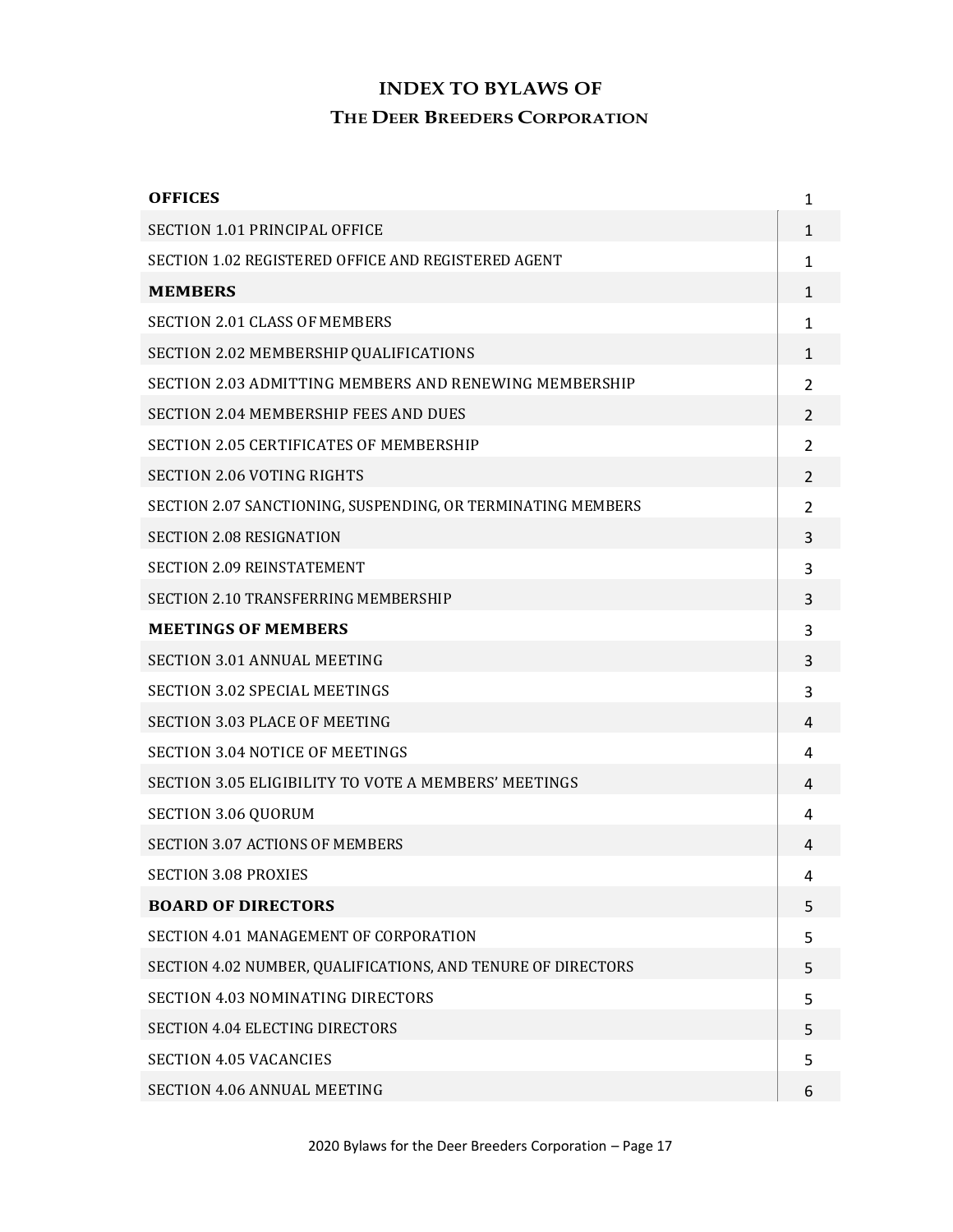| SECTION 4.07 REGULAR MEETINGS              | 6              |
|--------------------------------------------|----------------|
| SECTION 4.08 SPECIAL MEETINGS              | 6              |
| <b>SECTION 4.09 NOTICE</b>                 | 6              |
| SECTION 4.10 QUORUM                        | 6              |
| <b>SECTION 4.11 DUTIES OF DIRECTORS</b>    | 6              |
| <b>SECTION 4.12 DELEGATING DUTIES</b>      | 7              |
| SECTION 4.13 ACTIONS OF BOARD OF DIRECTORS | $\overline{7}$ |
| <b>SECTION 4.14 PROXIES</b>                | $\overline{7}$ |
| <b>SECTION 4.15 COMPENSATION</b>           | 7              |
| SECTION 4.16 REMOVING DIRECTORS            | $\overline{7}$ |
| <b>OFFICERS</b>                            | 8              |
| <b>SECTION 5.01 OFFICER POSITIONS</b>      | 8              |
| SECTION 5.02 ELECTION AND TERM OF OFFICE   | 8              |
| SECTION 5.03 REMOVAL; FILLING OF VACANCIES | 8              |
| <b>SECTION 5.04 PRESIDENT</b>              | 8              |
| <b>SECTION 5.05 VICE PRESIDENT</b>         | 9              |
| <b>SECTION 5.06 TREASURER</b>              | 9              |
| <b>SECTION 5.07 SECRETARY</b>              | 9              |
| SECTION 5.08 IMMEDIATE PAST PRESIDENT      | 10             |
| <b>COMMITTEES</b>                          | 10             |
| SECTION 6.01 EXECUTIVE COMMITTEE           | 10             |
| <b>SECTION 6.02 OTHER COMMITTEES</b>       | 10             |
| SECTION 6.03 TERM OF OFFICE                | 11             |
| SECTION 6.04 CHAIR AND VICE-CHAIR          | 11             |
| SECTION 6.05 NOTICE OF MEETINGS            | 11             |
| SECTION 6.06 QUORUM                        | 11             |
| SECTION 6.07 ACTIONS OF COMMITTEES         | 11             |
| <b>SECTION 6.08 PROXIES</b>                | 12             |
| <b>SECTION 6.09 COMPENSATION</b>           | 12             |
| <b>SECTION 6.10 RULES</b>                  | 12             |
| <b>TRANSACTIONS OF THE CORPORATION</b>     | 12             |
| <b>SECTION 7.01 CONTRACTS</b>              | 12             |
| <b>SECTION 7.02 DEPOSITS</b>               | 12             |